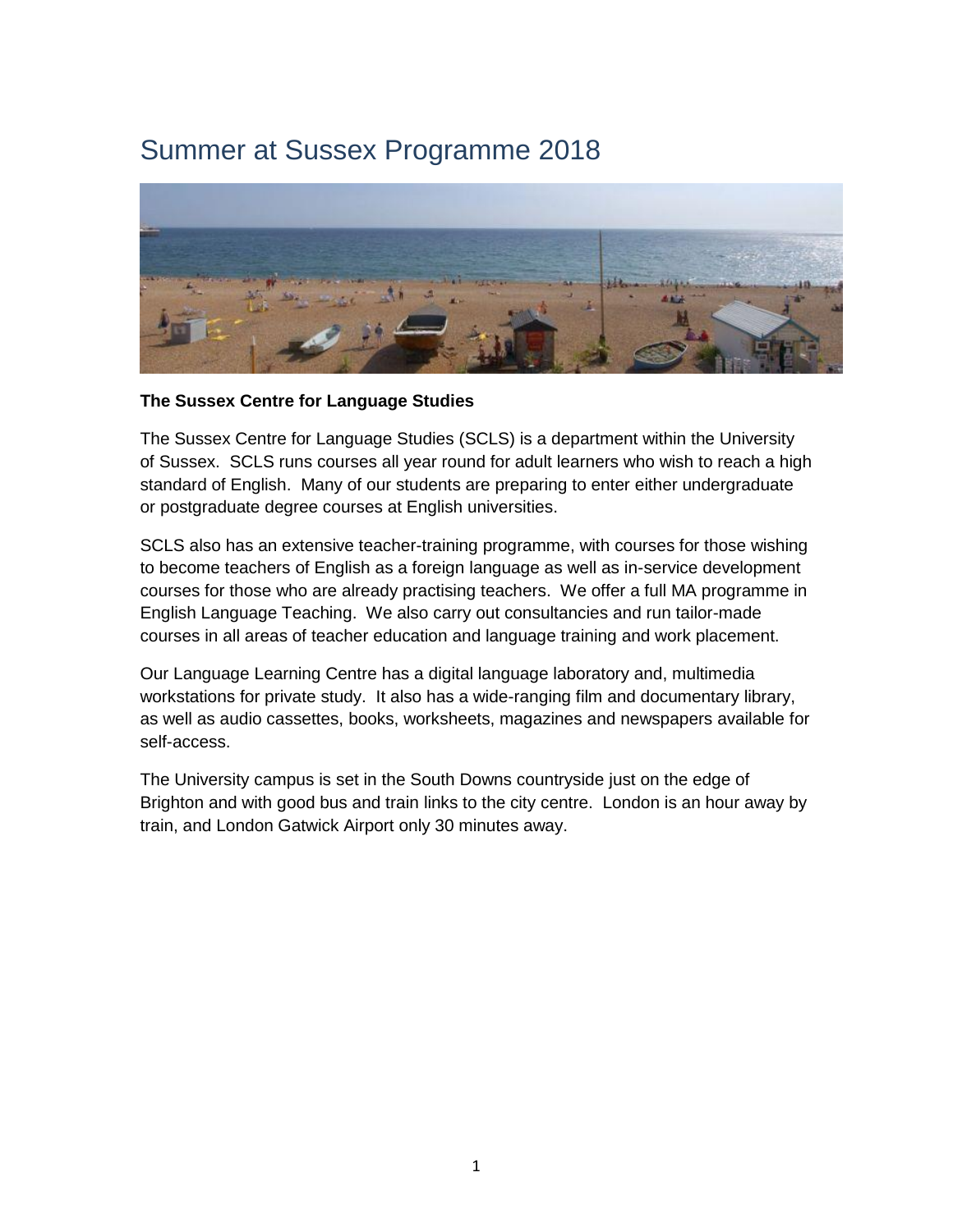# The Course



#### **Placement methods**

Every student will take a multiple choice exam on the first day of class. Following these exams, teachers will interview each student to evaluate his or her listening and speaking ability. After scoring exams and completing the interviews, the teachers assign each student to an appropriate level of instruction.

The following is a description of the programme :

9.00 AM - 10:30 AM Monday to Friday *Grammar and Vocabulary Classes*

11.00 AM – 12.30 PM Monday to Friday *Skills Classes*

The main focus will be on Speaking and Listening skills, but there will also be an opportunity to improve reading and writing skills and work on projects in small groups. Areas covered are detailed in the syllabus below

2 .00 PM – 4.00 PM Monday, Tuesday and Thursday *British Life and Culture*

Typical topic areas are as follows:

| Week | Suggested materials                         |
|------|---------------------------------------------|
| 1    | <b>British Food and Drink</b>               |
| 2    | <b>British Education system</b>             |
| 3    | <b>British Newspapers, magazines, books</b> |
| 4    | <b>Cultural diversity in the UK</b>         |
| 5    | <b>British Politics</b>                     |
|      | <b>British Sport and holidays</b>           |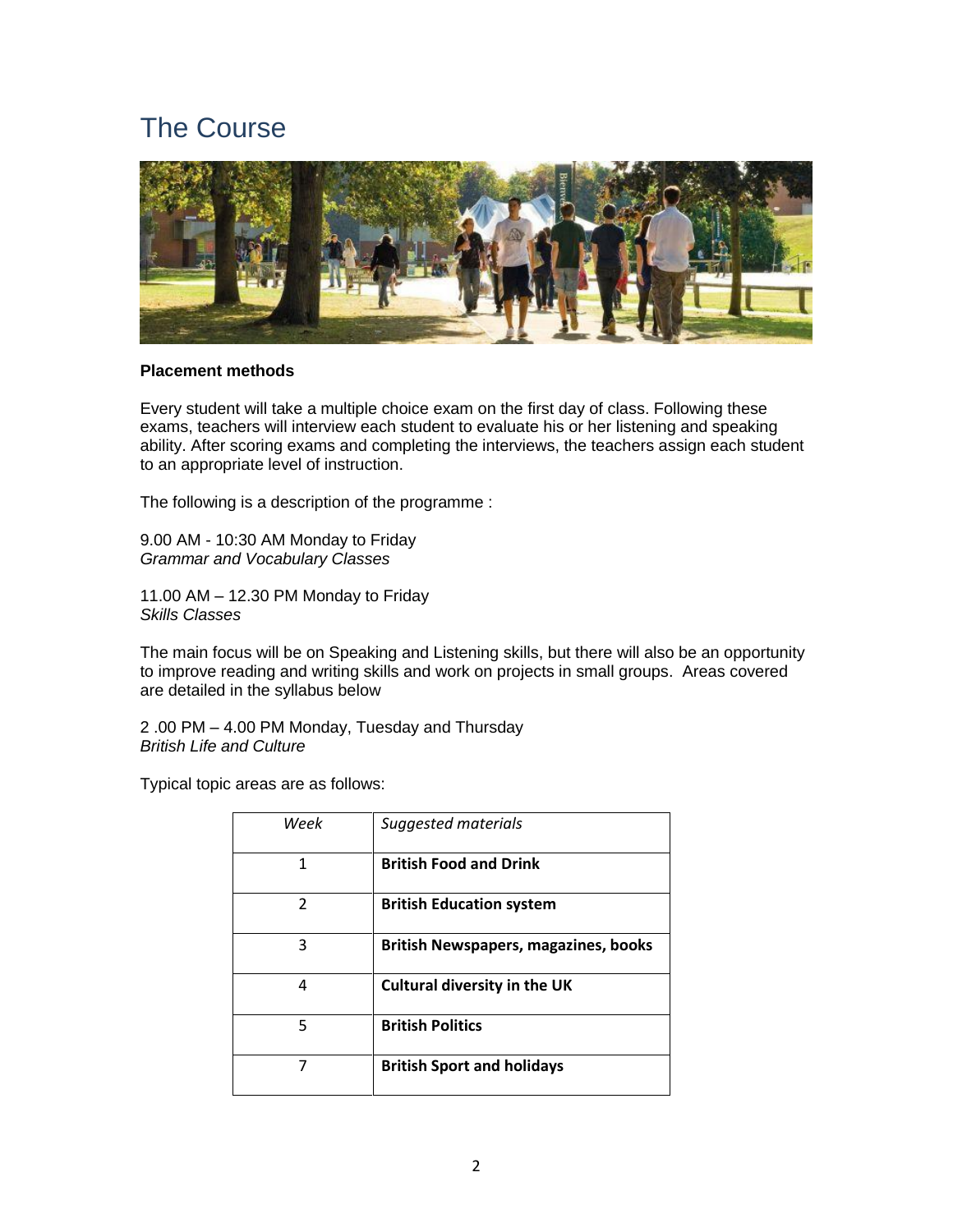

There are twenty one hours of tuition per week. The components of the core programme are:

- 1. Listening and speaking skills
- 2. Vocabulary development
- 3. Grammar
- 4. Reading and writing skills
- 5. British Life and Culture

# **Options**

Choose how many weeks you would like to study, up to 10 weeks. For 2016/17 the dates are:

25<sup>th</sup> June to 31st August 2018.

We can consider requests out of these dates too.

21 hours a week.

Please note closed groups (not mixed with other international students) can be taught a different number of hours, different content and on different dates.

# **Course aims**

The programme aims to provide an overall improvement in language proficiency and communication skills and to increase knowledge and understanding of British life and culture. The main emphasis will be on extending your vocabulary and developing your speaking and listening skills. You will also revise and consolidate your grammar and work on your reading and writing skills. You will be introduced to a variety of aspects of British life and culture through a wide range of media.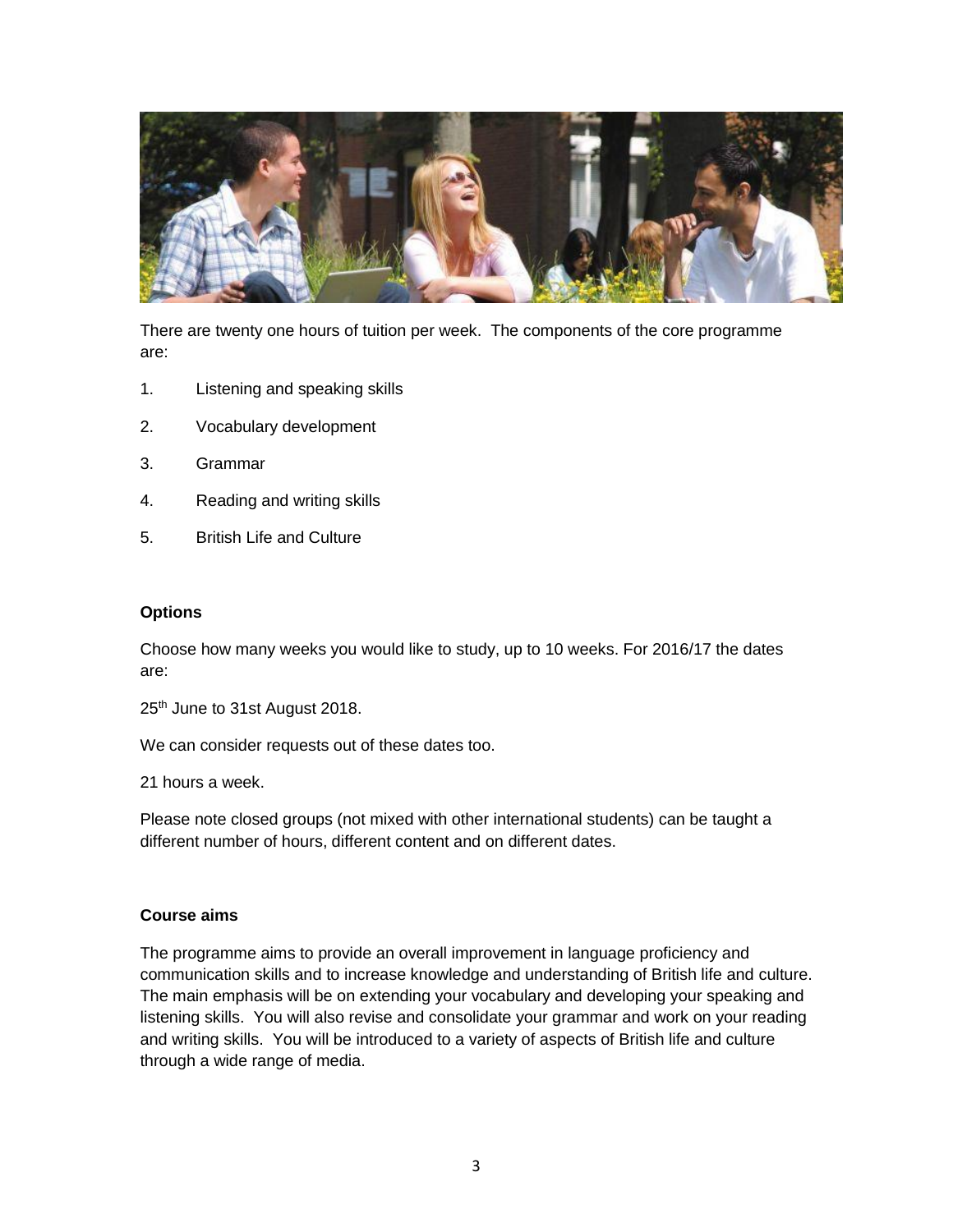

# **Optional Afternoon and Weekend Excursions**

Every Saturday and Sunday, for a small extra fee there are excursion to famous British cities such as London, Cambridge, Oxford, Bath and Canterbury. There are also London Theatre trips available. Trips to the Isle of Wight and longer overnight excursions to Paris Edinburgh and Dublin are also available for more adventurous students.

During June, July and August there are free social activities on Wednesday afternoons and Saturdays.

# **Campus and Local Information**

Sussex University is located 5 miles from Brighton in the South Downs Area of Outstanding Beauty. There is a railway station on campus and the city of Brighton is 8 minutes away by train. Buses take around 25 minutes. The historic county town of Lewes is also easily accessible from campus. There are also shops and cafes on campus.



# **Accommodation**

Students are usually housed on campus in student residences.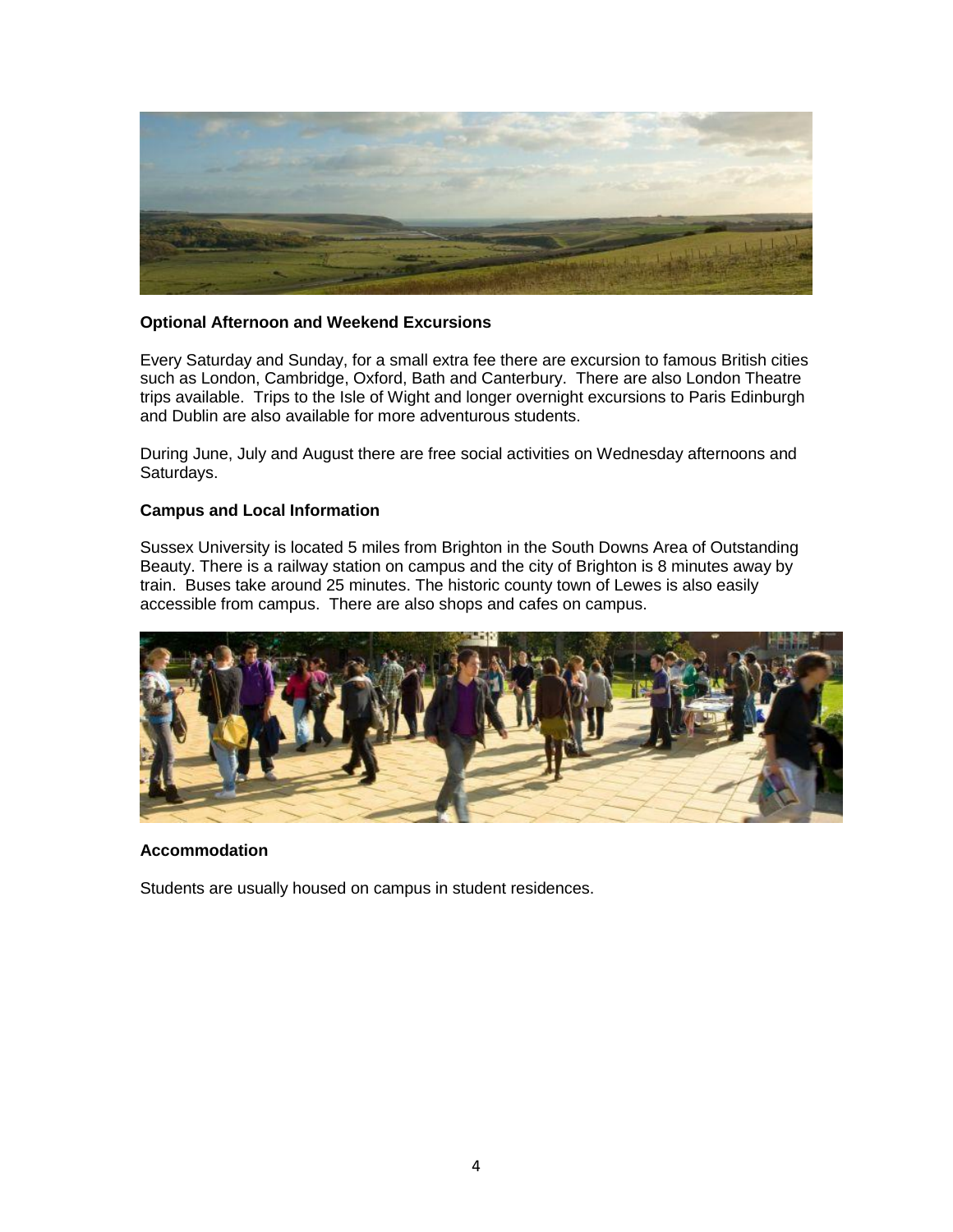# **Academic Faculty of the Sussex Centre for Language Studies**

#### Jeremy Page: *Acting Director of the Sussex Centre for Language Studies*

Jeremy is the Interim Director of SCLS. His research interests include testing and assessment, the use of literature in language teaching, curriculum design and inter-cultural teaching and learning. He has presented papers at numerous conferences, including the International House educators' conference, British Council Italy and IATEFL Literature and Cultural Studies SIG. He has worked extensively as an examinations consultant to Cambridge ESOL, delivering teacher support seminars in Argentina, Bulgaria, Hungary, Ireland and the UK, and as a professional advisor to the Teacher Training Agency. He is a Fellow of the Higher Education Academy.

#### Dr Jules Winchester: *Deputy Director of the Sussex Centre for Language Studies*

Jules is the Deputy Director of SCLS and academic manager of the English Language section. She has taught in Greece, Japan, Spain, the USA and the UK. She completed her PhD in Linguistics in 2007 with a thesis entitled 'Japanese Women in Britain: Linguistic Politeness Styles and Self Concepts in an Intercultural Context'. She lectured at Roehampton University and Middlesex University before joining the Centre for Language Studies in 2009. She is a Fellow of the Higher Education Academy.

#### Dr Andrew Blair: *Senior Teaching Fellow*

Andrew is the convenor for the MA English Language Teaching programme, teaching on the *Second Language Acquisition*, *Principles and Practice* and other courses. He is also a Trinity College TESOL trainer and runs courses for overseas teachers of English. He convenes and teaches on the BA in ELT *Second Language Acquisition* course. He is involved with supervising Doctoral research students in the area of ELT, and with the Year Abroad Teaching Assistant programme for Modern Language students. Research interests include English as an international language, phonology, second language acquisition, teacher education and identity. Andrew is an experienced speaker at international conferences on ELT.

#### Catherine Rogers: *Senior Teaching Fellow*

Catherine has taught in Italy, Poland, Romania, Egypt and the UK. She completed her MA in ELT in 2010 at the Centre for Language Studies. She taught EAP at Cardiff University before joining the Centre for Language Studies in 2008 as an associate tutor. She is a tutor on Pre-sessional and Summer at Sussex language courses and delivers Academic Development workshops. She is also a native Welsh speaker and teaches Welsh as an unknown natural language on Trinity Cert TESOL courses. She has worked as an oral examiner for the Cambridge main suite exams in Poland and Italy for the British Council. Her research interests include exploiting authentic materials in the EAP classroom, digital reading technologies and their effect on the cognitive mapping process, cultural identities within the classroom, and phonology. She is a Fellow of the Higher Education Academy.

#### Jennifer Book: *Tutorial Fellow*

Jennifer teaches Practical Teaching Techniques on the MA in ELT and is also responsible for a number of courses in the BA in ELT. She is course director on Trinity Cert TESOL courses and is also a Trinity College London Cert TESOL Moderator. Her research interests are teacher education and teacher training, focusing on how current EFL teaching methodologies could be used in modern foreign language teaching, and critical analysis of teaching through a reflective learning process.